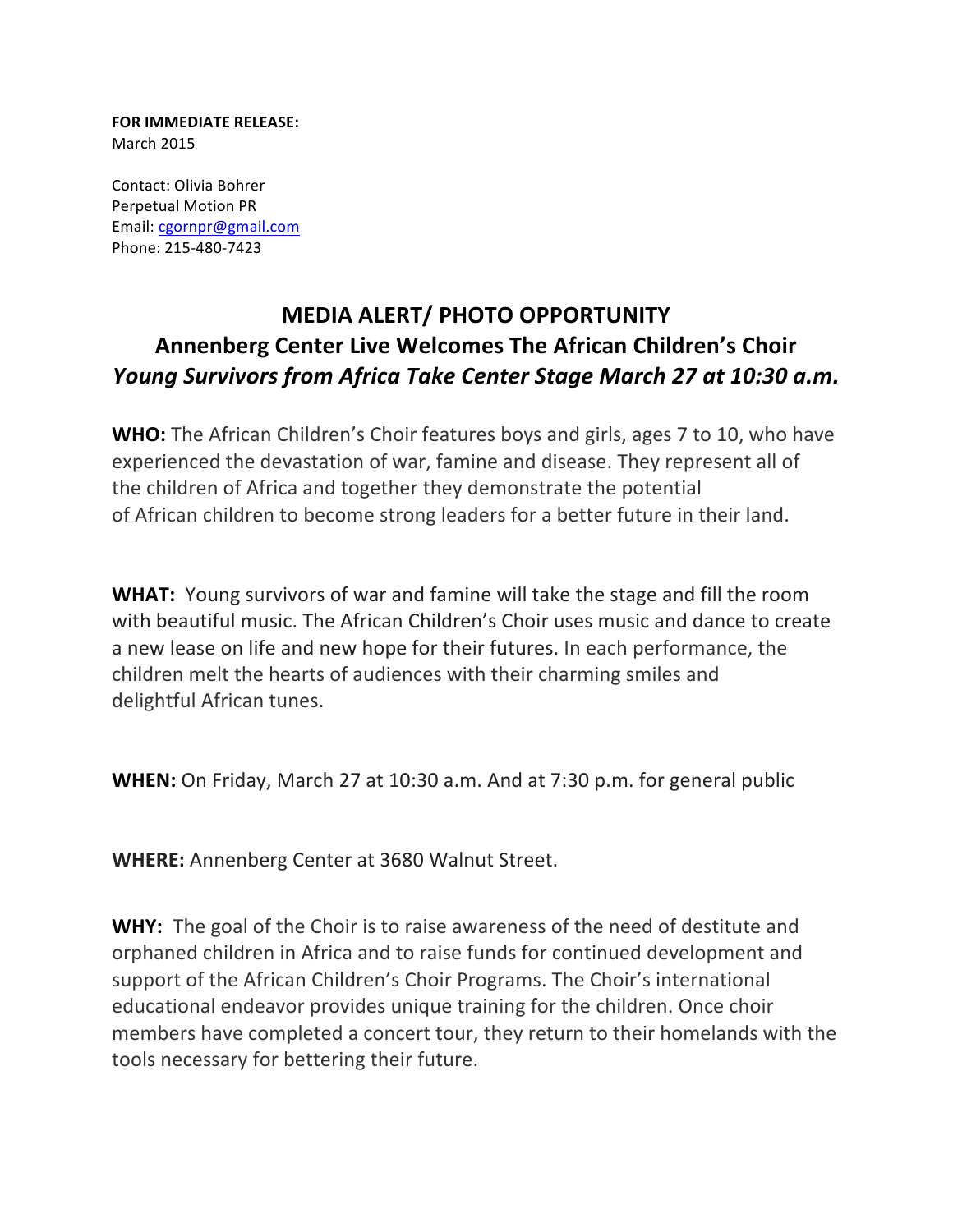## **Student Discovery**

Annenberg Center Live is also hosting a special African Children's Choir performance for school children at 10:30 a.m. on Friday, March 27. For more information and to order tickets for this performance, contact Edward Epstein at 215-746-7997 or by

emailedwardme@ac.upenn.edu.

## **About The African Children's Choir**

Since 1984, the African Children's Choir has toured the world with over 1000 participants in 38 different Choirs. Thirty years ago, Ray Barnett was on a humanitarian trip to war-torn Uganda when he gave a small boy a ride from his decimated home to the safety of another village. During the journey, the child did what he knew how to do best  $-$  he sang. That simple song of dignity and hope became the catalyst for a program that has changed the lives of thousands of children and reshaped the future of the African continent.

"When I went back to Canada and people were not very interested in Uganda, I remembered this small boy," Barnett explained. "I knew that if only a group of these beautiful children could go to the West, people would be deeply moved and would certainly want to help." From there the African Children's Choir was born.

Rallying support from the West, Ray coordinated the first tour of the Choir, which successfully brought the voices of 31 children of war-tornAfrica to the West. The Choir raised enough funds to open the firstChildren's Home at Makerere. The Home provided a stable environment and a quality education for the Choir children and additional childrenwho needed care. The success